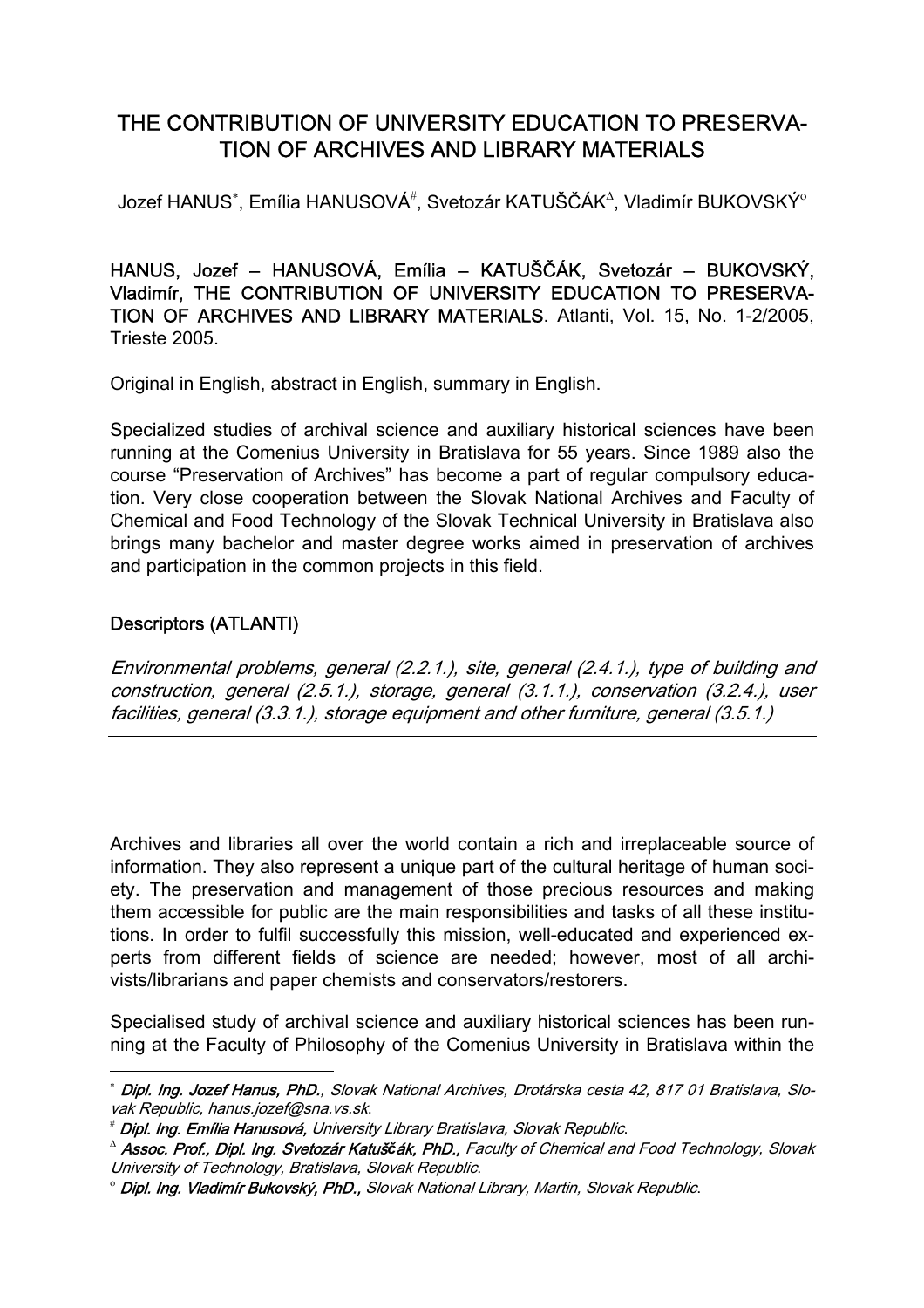framework of the Department of Czechoslovak History, Slovak History and Archival Science since 1950; since January 1, 2000 at the self-reliant Department of Archival Science and Auxiliary Historical Sciences<sup>1</sup>.

The first level – bachelor degree in archival science – full-time study course lasts four years and ends after completing the  $8<sup>th</sup>$  semester by the state bachelor exams (bachelor diploma work and oral examination).

The second level – master degree in archival science – full-time study course lasts one year (after bachelor degree) and ends after completing the 2<sup>nd</sup> semester by the state master exams (master diploma work and oral examination).

The third level – doctor degree in auxiliary historical sciences – full-time study course lasts three year (external part-time study five years) and ends by submitting the doctor thesis and dissertation exam<sup>2</sup>.

Since 1989 also the course "Preservation of Archives" has become a part of regular compulsory education at this Department. It is a one semester course (two hours of lectures per week) carried out during the fourth year  $(8<sup>th</sup>$  semester) of the studies. The structure of the course is as follows:

- 1. INTRODUCTION to problems and significance of archives preservation.
- 2. Legal provisions, preservation of archives in the new Slovak archival legislation, international standards in the field.
- 3. Types of archival documents from material point of view and their preservation
	- 3.1.Papyrus, parchment, paper production, properties, ageing resistance, influence on lifetime of archival documents;
		- 3.1.1. Hand-made and machine-made paper; production, the main difference in properties, problems of acidity and degradation of acidic paper;
		- 3.1.2. Permanent and durable paper standards, properties and use;
	- 3.2.Writing materials different types of inks, their production and properties; iron-gall inks, problems of their degradation influence on writing support;
	- 3.3.Photographic and film documents;
	- 3.4.Audio-visual documents
		- 3.4.1. Magnetic media
		- 3.4.2. Optical media
	- 3.5.Electronic records

 $\overline{a}$ 

- 4. The main causes of damage of archival documents
	- 4.1.External and internal degradation factors their identification and impact on archives;

<sup>&</sup>lt;sup>1</sup> SOKOLOVSKÝ, L. ed.: Universitas Comeniana, Historica XLV, Pamätnica k 50. výročiu študijného odboru archívnictvo a pomocné vedy historické FiF UK v Bratislave. Univerzita Komenského Bratislava 2002.

 $2$  Študijný program Archívnictvo a pomocné vedy historické. Katedra archívnictva a pomocných vied historických, Filozofická fakulta Univerzity Komenského, Bratislava 2005.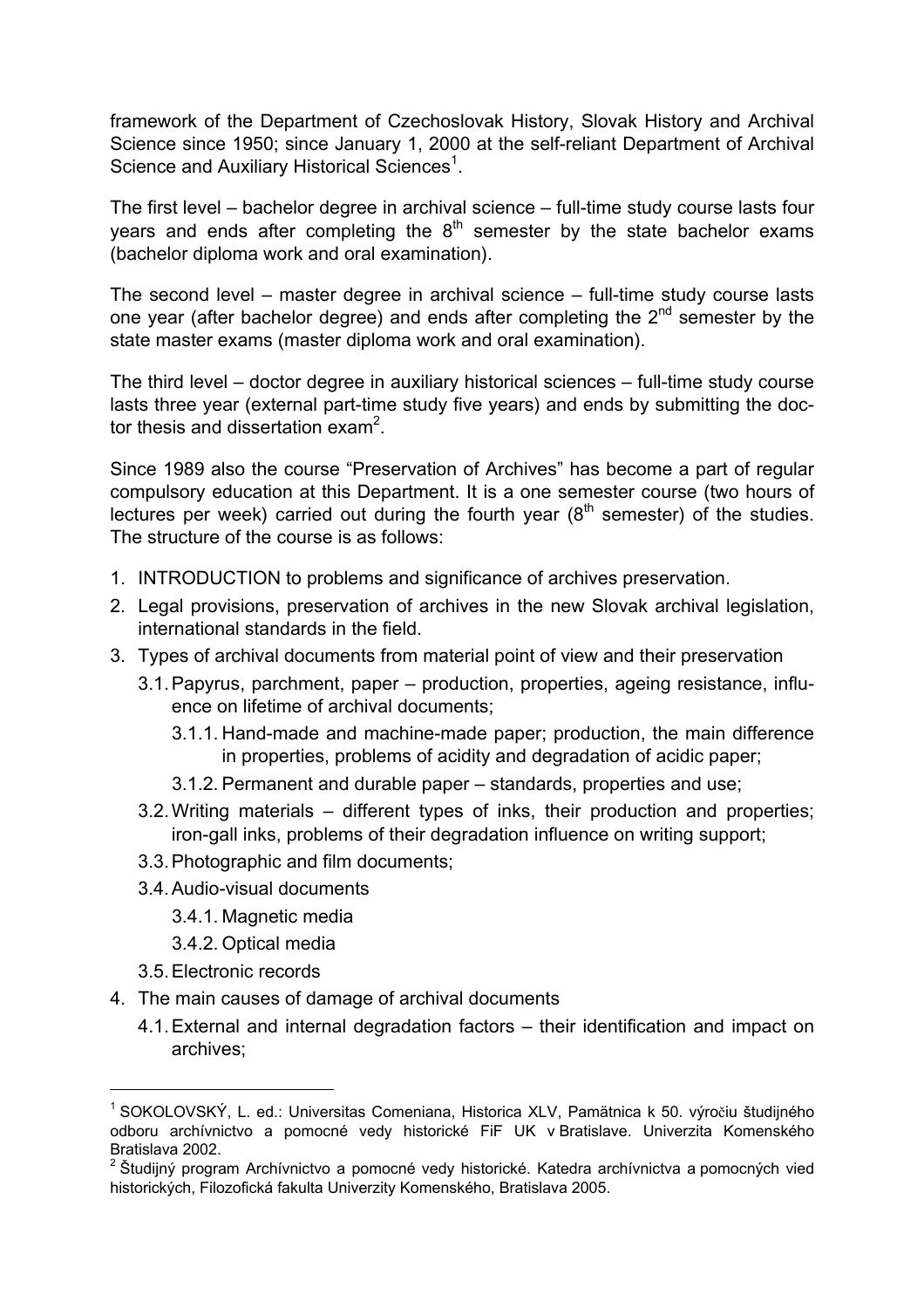- 4.2.Biological degradation factors micro-organisms, moulds, insects, rodents and their influence on archives; prevention and methods of preservation;
- 4.3.Physical degradation factors light, heat, humidity, dust, other impurities; definitions and explanation of harmful influence on archives; measurements of light, temperature, relative humidity – equipments; cumulative influence of light; types of lighting sources; protection against their influence, preservation and optimal storage conditions for different types of archival documents;
- 4.4.Chemical degradation factors influence of materials from which documents are made from (support, inks); influence of polluted environment and prevention against its harmful effect; metal clips on paper and their corrosive effect;
- 4.5.Unsuitable human activities –archivists, users; protection against burglary and thievery
- 5. Risk analysis, disasters
	- 5.1.Fire fire detection systems, fire protection systems;
	- 5.2.Water leaking, floods; protection precautions;
	- 5.3.Disaster preparedness and recovery planning; the role of archivist in the situation; coordination of rescue activities;
	- 5.4.Blue Shield role and activities.
- 6. Principles of preventive protection of archives
	- 6.1.Archival buildings and premises as basic condition for preservation of archives
		- 6.1.1. Principles for building new archives purpose buildings importance of preservation point of view; safe workflow of archival documents;
		- 6.1.2. Principles of reconstruction of buildings for archival purposes.
	- 6.2.Proper storage conditions
		- 6.2.1. Temperature, relative humidity, dust, chemical pollutants keeping within optimal range; heating, humidification, dehumidification – methods and equipment.
	- 6.3.Storage of archival documents
		- 6.3.1. Types of shelving fixed shelves and mobile/compact shelves, requirements, loading;
		- 6.3.2. Archival boxes, folders, envelops, book cases archival quality, requirements for alkaline cardboard, horizontal and vertical storage of archival documents;
		- 6.3.3. Storage conditions and requirements for modern documents audiovisual documents, magnetic media, optical discs.
	- 6.4.Handling of archives
		- 6.4.1. Possible mishandling by archivists and users;
		- 6.4.2. Exhibition of archival documents requirements for cases, lighting levels, permissible level of ultraviolet content of illumination; administrative precautions, owner/lender – borrower agreement; insurance conditions.
	- 6.5.Reprography of archival documents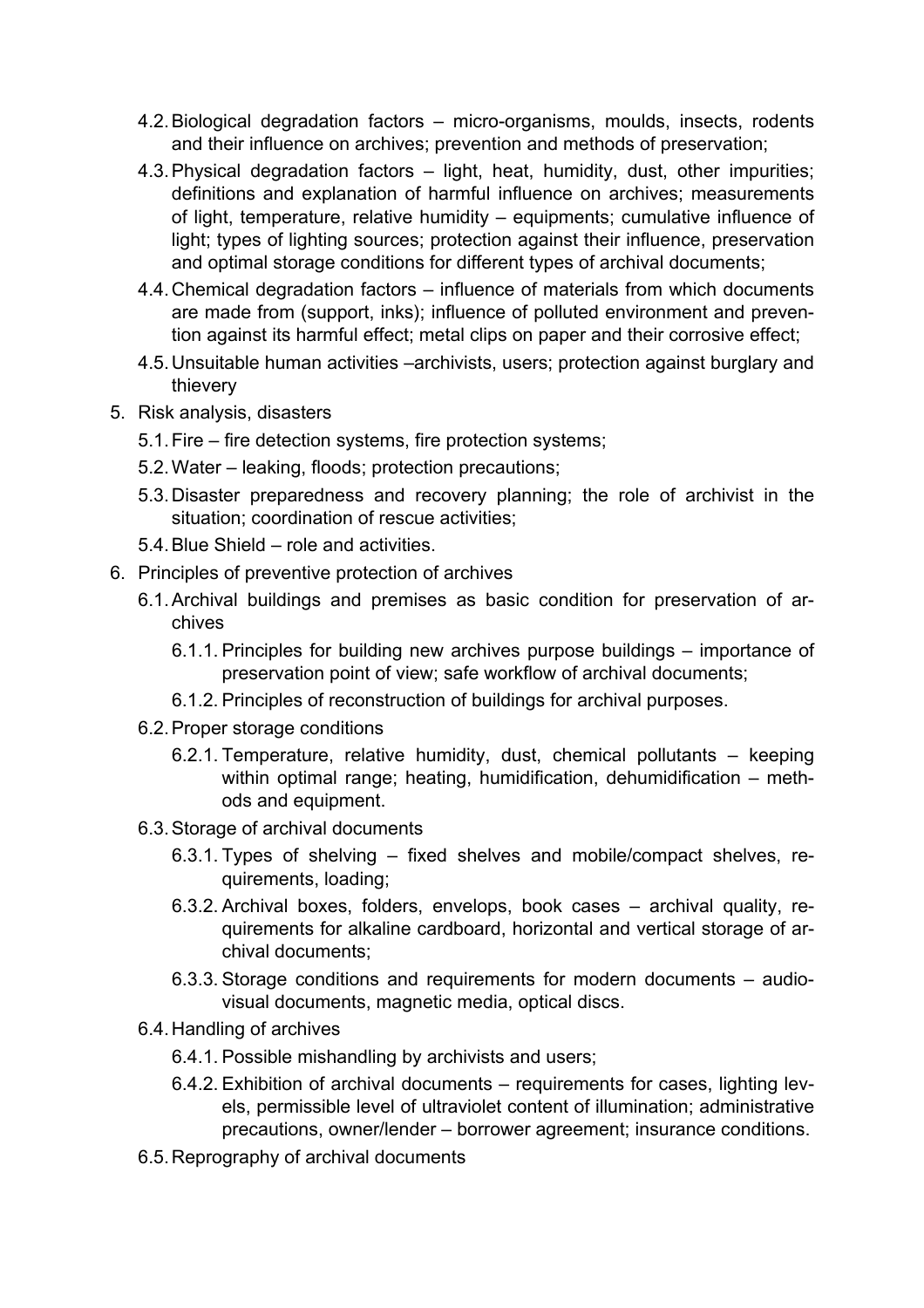- 6.5.1. Microfilm, microfiche preparation of archival documents for microfilming, safety / conservation and study copies; requirement for safety micrographic media;
- 6.5.2. Lifetime of microfilms, specificity of storage conditions;
- 6.5.3. Advantages and drawbacks of microfilm;
- 6.5.4. Reproduction of archival documents for users (Xerox copies); possible danger of damage – mishandling, repeated lighting of the same documents, etc.
- 6.5.5. Digitization of archival documents principles of digitization, advantages in communication and information dissemination; drawbacks.
- 7. Preservation/conservation and restoration of archival documents
	- 7.1.General principles;
	- 7.2.Dry and wet cleaning, simple treatments and repairs;
	- 7.3.Basic principles for preservation/conservation of single paper sheet documents, books and parchment charters;
	- 7.4.Some conservation and restoration methods leaf casting, lamination
	- 7.5.Mass treatment methods for conservation of acidic paper archival documents – deacidification and strengthening – improvement of mechanical properties of paper.
- 8. International organizations ICA, IFLA, ICOM-CC their structure and role in preservation of archives and library materials.
- 9. Research activities in the field of preservation and European projects connected with the problems of degradation and preservation of archives and library materials.

From the above mentioned syllabus and the study programme it can be seen that during their study course the students of the Department of Archival Science and Auxiliary Historical Sciences at the Faculty of Philosophy, Comenius University in Bratislava are very well acquainted with basic principles of preservation of archives and library materials. Of course, the study is not intended for professional restorers or chemists working in the conservation laboratories and workshops and it is not deeply focused on chemistry and physics covering this field interdisciplinary science. However, for archivists and librarians provides an excellent background in this field and awareness that preservation of archives and library materials belongs to the main tasks of these cultural institution in order to preserve our cultural heritage. The principal tasks of archives and libraries – as keepers of irreplaceable source of cultural and information values - is to make accessible these materials for users and also to preserve this heritage for future generations.

As paper is a principal information carrier and its degradation can cause the loss of "memory of mankind" only an integrated effort of paper education, research, science, conservation and paper industry will be able to preserve this cultural heritage<sup>3</sup>.

 3 HANUS, J.: Integration of paper education, research and industry for cultural heritage preservation. In: WPP Chemical Technology of Wood, Pulp and Paper. Editors: Baudin, G., Fellegi, J., Gellerstedt,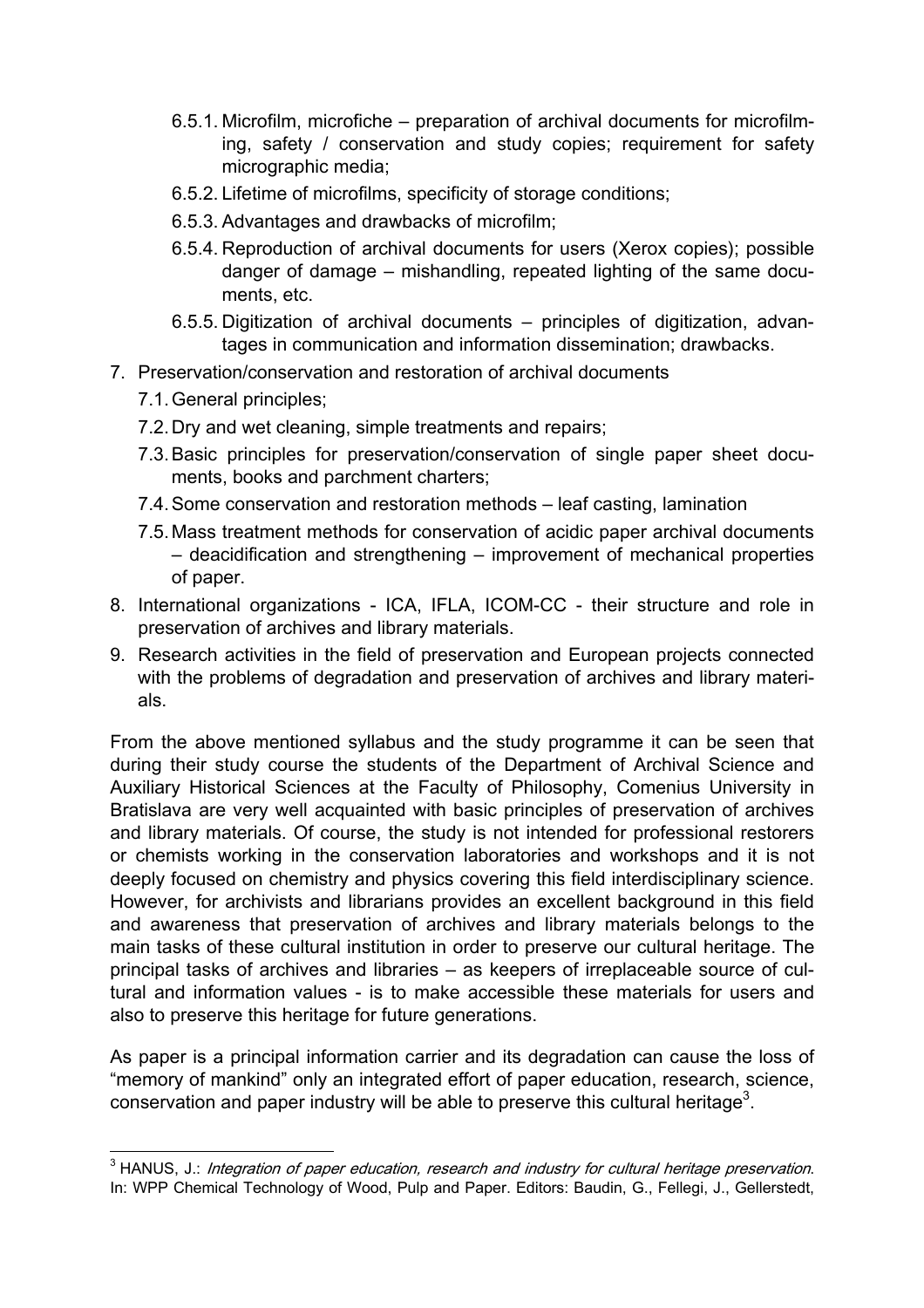The biggest problems in archives and libraries are caused – paradoxically – by modern papers produced from the  $2<sup>nd</sup>$  half of the 19<sup>th</sup> up to the recent years. The new technology of paper-making introduced in 1850, involved paper formation in an acidic environment. This was a crucial milestone from the point of permanence and durability of paper, its degradation and preservation in archives and libraries. It is a selfdegradation effect of acidic paper; "time bomb", as it is often called the limited lifetime of machine-made paper with acidic rosin sizing with addition of alum has been threatening the great part of the cultural paper heritage. The present state of knowledge confirms that paper degradation in the course of its ageing is the result of hydrolysis (acidic, alkaline) and oxidation of cellulose by internal agents presented in paper in close co-influence of contaminated atmosphere, humidity and light on one hand and cross-linking and fibres embrittlement on the other hand. Thermal, biological and mechanical destruction can occur as well. In most cases, however, a combination of all above mentioned effects causes degradation of cellulose macromolecule, hemicelluloses and lignin which result in decrease of fibres strength, mechanical properties, creation of brittleness, fragility and colour changes (yellowing, darkening) of paper.

### Problem holders

 $\overline{a}$ 

47 state archives in the Slovak Republic keep altogether 22 345 archival fonds and collections representing total scope of 157700 running meters of material. In archives custody there are 44236 middle-age charters dating back before year 1526, 945269 office books, about 138000 maps, plans and drawings; documents are stored in more than 1 million covers and boxes, etc.<sup>4</sup>. It is estimated that about 80-85% of total holdings are documents created on paper from the period 1850 – 1970, i.e. on acidic paper with very law ageing resistance and thus potentially liable to self-degradation processes<sup>5</sup>.

Situation in Slovak libraries can be illustrated on an example of the Slovak National Library in Martin. The total number of book volumes until year 1900 is 1.2 million, of which 684 000 are on acidic paper. Of 900000 volumes produced on hand-made paper 470 000 ones are acidic – 117 500 volumes of them are in acute jeopardy. 300 000 volumes are produced on wooden paper; 214 000 volumes are on acidic paper – 107 000 volumes are in acute jeopardy. Much worse is situation concerning books after year 1900. The Slovak National Library keeps 2.4 millions of book titles of which 228 0000 are made of acidic paper. 1 140 000 book volumes are in acute jeopardy.<sup>6</sup> In other Slovak libraries - scientific, public, special and academic - is kept about 43.6 millions of library units. On the basis of statistical data it can be stated that the situa-

G., Katuscak, S., Pikulik, I., Paris, J.: Proceedings of the International Conference, September 17 - 19, 2003, Bratislava, p. 91-95.

<sup>&</sup>lt;sup>4</sup> Informatívny sprievodca štátnych archívov Slovenskej republiky I. Ministerstvo vnútra SR, OA SS, Bratislava (2000).

<sup>&</sup>lt;sup>5</sup> HANUS, J., MINÁRIKOVÁ, J., HANUSOVÁ, E.: *Deacidification without equipment and money* dream or reality? ICOM-CC 13<sup>th</sup> Triennial Meeting, Rio de Janeiro 22 - 28 September 2002, Preprints (Volume II), ed. Roy Vontobel, James & James London, p. 603 - 608.

<sup>6</sup> BUKOVSKÝ, V.: Nevyhnutnos*ť* masovej deacidifikácie papiera vo fondoch kni*ž*níc a archívov, Buničina a papier – technológie, vlastnosti, životné prostredie. Zborník z medzinárodnej konferencie. Bratislava (2001) p. 183 - 188.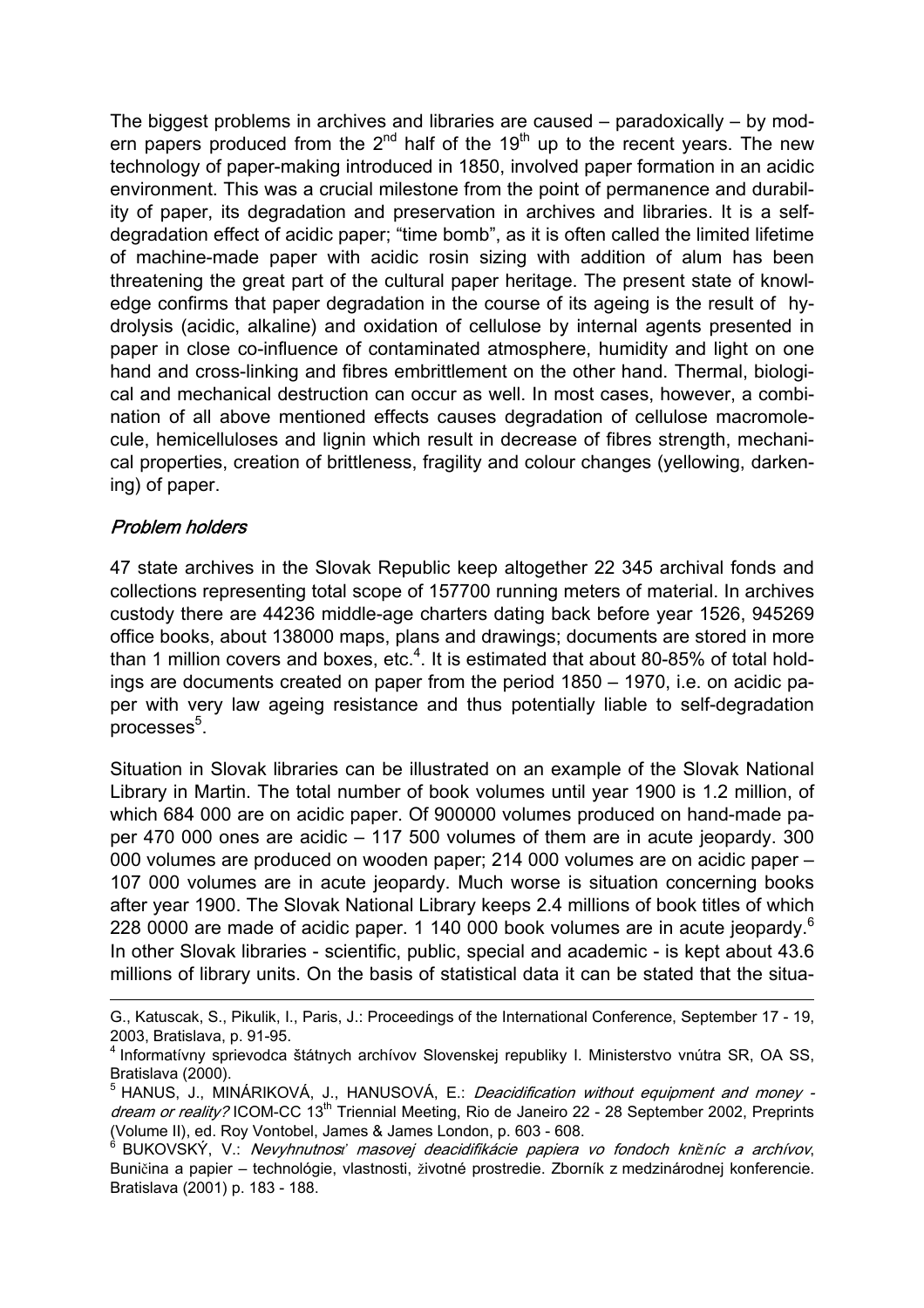tion in these libraries is even worse because most of their collections are books, journals, newspaper and other units produced after 1850 and 1900 on wooden and acidic paper. It means that the distribution of library units compared to the Slovak National Library is shifted more to the period of "acidic paper production".

From this brief review it is obvious that the situation in cultural heritage preservation – of which archives and libraries represent very significant and irreplaceable part – is really very grave. It has to bear in mind that preservation of such heritage requires also considerable financial costs.

On the other hand it must be realised that preservation of enormous quantity of acidic papers and preservation of cultural heritage in general can be solved only by thorough research as an interdisciplinary complex problem in which the role of chemists, physicists, paper scientists and their co-operation with experts from other fields of science and technology and practical end-users, conservators and restorers, supported by adequate financial background is an inevitable and the only solution. Thus one of the most important factors in preservation of cultural heritage in archives and libraries all over the world is integrated effort and activities of paper education, research, science and conservation. University education can and must significantly contribute to successful solution of this world-wide problem.

The International Conference of Chemical Technology of Wood, Pulp and Paper, which was held in 2003 in Bratislava – commemorated 60th anniversary of the beginning of education and preparation of specialists for wood processing and pulp and paper production in Slovakia. Since 1943 - when the Institute of Chemical Technology of Wood was created by its founder Prof. Ing. František Kozmál, DrSc., within the framework of the Slovak Technical University<sup>7</sup> - rich activities in education, research and publication field can be followed until nowadays.  $8, 9, 10$ 

The Department of Chemical Technology of Wood, Pulp and Paper covers in its educational background also problems of paper ageing and preservation. Research activities in paper permanence and durability started at the Department already in 1980.<sup>11 12</sup> During the last years several diploma works - completed at this Department

 $\overline{a}$ 

<sup>&</sup>lt;sup>7</sup> MOZOĽOVÁ, L., "História Katedry chemickej technológie dreva, celulózy a papiera ChtF STU v Bratislave", Chemická technológia dreva, celulózy a papiera. Zborník z konferencie. Bratislava (1998) p. 11.

<sup>&</sup>lt;sup>8</sup> KOZMÁL, F., "Dvadsať rokov rozvoja vedy a výskumu na Katedre chemickej technológie dreva a chemických vlákien", *In: Zborník prác Chemickej fakulty, SVŠT*, Bratislava (1963), s. 121-133.

<sup>&</sup>lt;sup>9</sup> LUŽÁKOVÁ, V., ŠUTÝ, L., KOŠÍK, M., KRKOŠKA, P., "Hlavné smery vedecko-výskumnej činnosti Katedry chemickej technológie dreva, celulózy a papiera v rokoch 1988-1993, In: Zborník prednášok odborného seminára Environmentálne programy v chemickej technológii dreva, celulózy a papiera. Bratislava 1993, p.3-28.

<sup>&</sup>lt;sup>10</sup> KRKOŠKA, P., ŠUTÝ, L., ŠURINA, I., LUŽÁKOVÁ, V., "Prehľad vedeckovýskumnej činnosti Katedry chemickej technológie dreva, celulózy a papiera za roky 1993-1998, Chemická technológia dreva, celulózy a papiera. Zborník z konferencie. Bratislava (1998) p. 13-29.

<sup>11</sup> KRKOŠKA, P., VIZÁROVÁ, K., "Stálosť a trvanlivosť niektorých buničín a papierov," Buni*č*ina a papier – technológie, vlastnosti, *ž*ivotné prostredie. Zborník z medzinárodnej konferencie. Bratislava (2001) p. 171-178.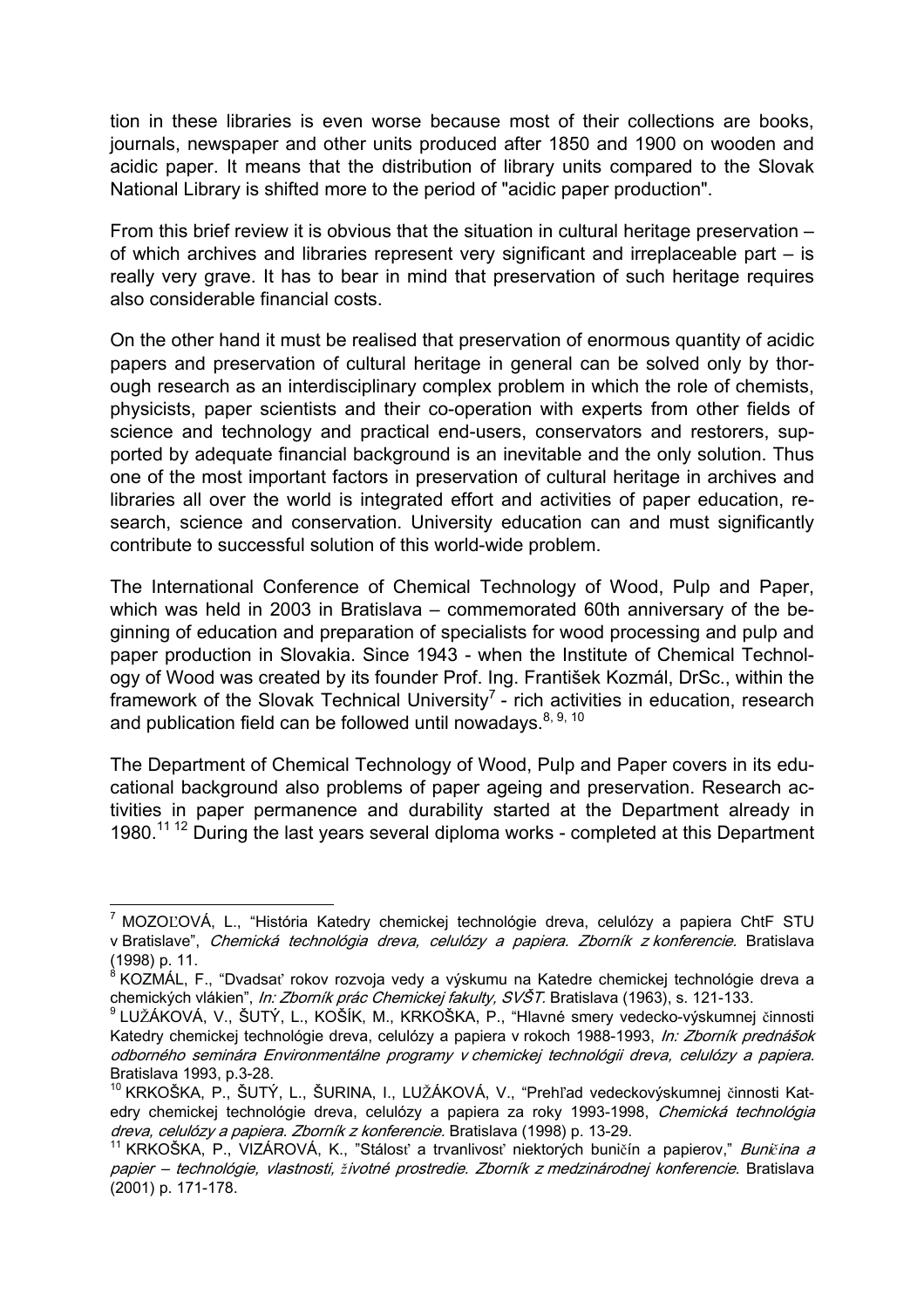and also at the Department of Graphic Arts and Applied Photochemistry - are devoted to problems of preservation of cultural heritage – permanence and ageing behaviour of some pulps and papers, deacidification of acidic paper, interaction of paper and printing inks, their permanence and ageing resistance, etc. At present also several doctor degree students have focused their studies to problems of paper degradation, deacidification and strengthening of acidic paper documents. All these activities are results of good co-operation among the Faculty of Food and Chemical Technology, the Slovak National Archives, the Slovak National Library, University Library, Polymer Institute of the Slovak Academy of Science and some other institutes and organisations.

The systematic effort started already in 1989<sup>13</sup> and later on of the organizations namely the Slovak National Archives and the Slovak National Library for preservation of archives and library paper cultural heritage together with activities of the Department of Chemical Technology of Wood, Pulp and Paper, STU Bratislava and the Slovak Academy of Science resulted in the national programme and one particular project "Program of preservation, stabilisation and conservation of classical information carriers in the Slovak Republic – KNIHA SK"14 15.

The basic aims of the project can be summarized as follows:

- ‐ increasing quality of university and continuing education of professionals for the field, including engagement of graduate and postgraduate students of chemical technology into projects on stabilisation of LC carriers of information;
- ‐ concentration of the scientific capacity in the field of technology of preservation, stabilization and conservation of ligno-cellulosic (LC) macromolecular materials in the Slovak Republic;
- ‐ creation of specialised shared national virtual library and inter-active shared knowledge space on the problems of preservation of LC materials of the Slovak Republic for all project participants;
- ‐ improvement and verification of method for qualitative classification of endangered library & archives materials according to historical and technological criteria from the point of searching the possibilities for increasing of capacity and decreasing of risks during their machinery treatment;

<sup>&</sup>lt;sup>12</sup> HANUS, J., "Štúdium starnutia papiera z hľadiska ochrany archívnych dokumentov," (*Study of* paper ageing from the point of archives preservation). PhD. Thesis (in Slovak), CHTF SVŠT Bratislava (1987).

<sup>13</sup> KATUŠČÁK S., HANUS J. a kol.: Ve*ľ*kokapacitná stabilizácia a konzervácia klasických nosi*č*ov informácií. (Increasing Capacity of Stabilisation and Conservation of Traditional Carriers of Information). In Slovak, Res.Report State Forest Froducts Res. Institute. SDVÚ 26/89, Bratislava 1989.

<sup>&</sup>lt;sup>14</sup> KATUŠČÁK S.: Chemical Technology of Wood, Pulp and Paper in Culture, Education and Industry. In: Baudin G., Fellegi J., Gellerstedt G., Katuscak S., Pikulik I., and Paris J. (Editors): WPP – Chemical Technology of Wood, Pulp and Paper. 490 pages. ISBN 80-227.1942-0. STU Bratislava 2003.

<sup>15</sup> BUKOVSKÝ, V., KATUŠČÁK, D., HANUS, J.: Program ochrany papierových nosi*č*ov informácií v SR. Buničina a papier – technológie, vlastnosti, životné prostredie. Zborník z medzinárodnej konferencie. Bratislava (2001) p. 179-182.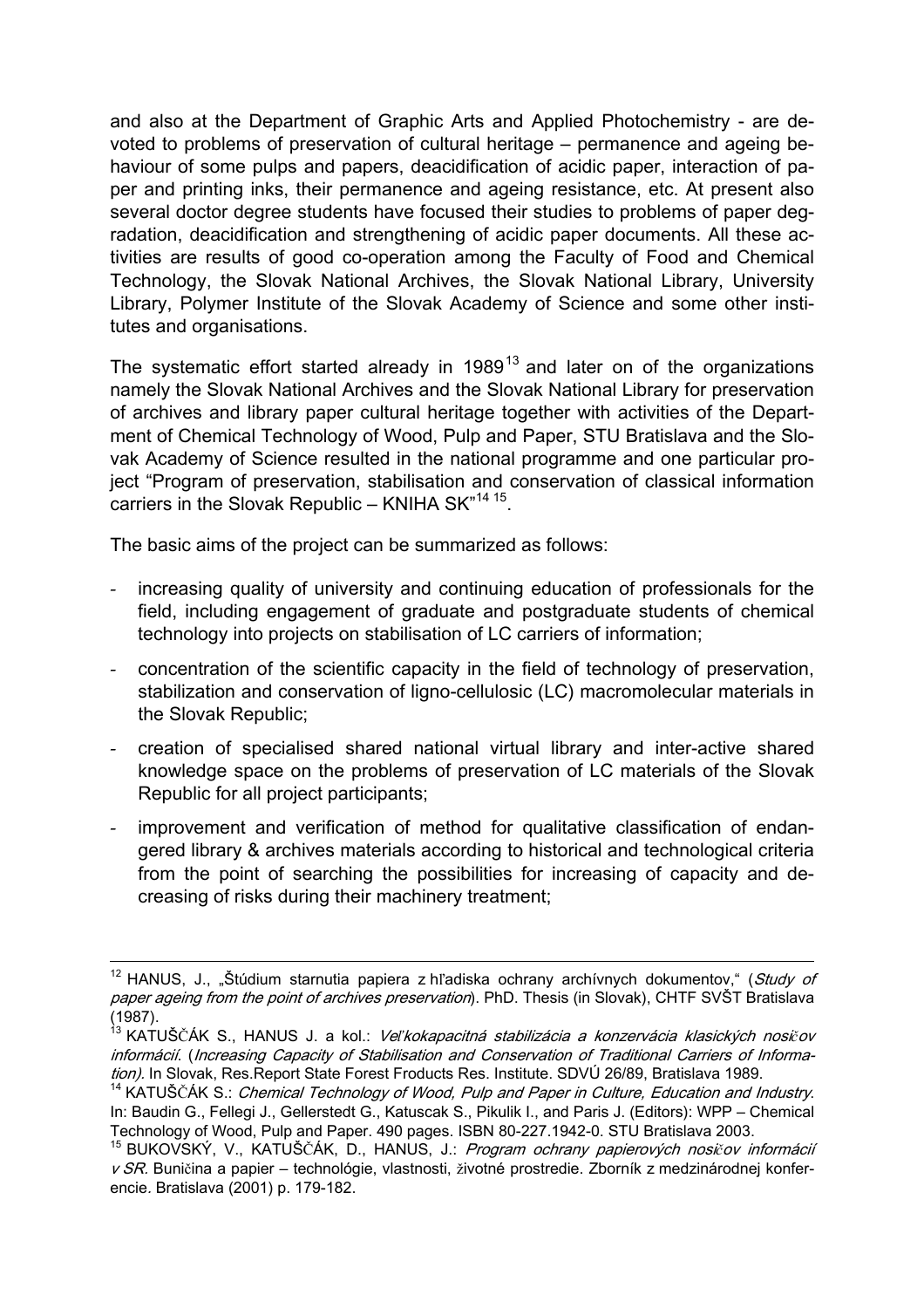- ‐ new knowledge and new methods proposal for preservation of library & archives materials;
- ‐ new information on indoor quality environment for long-term storage of library & archives materials.

Qualified restorers of archives and library materials are also inevitable and integrated parts of the system for preservation of archives and library materials. The Academy of Fine Arts in Bratislava includes also the Department of Restoration of Works of Art. Within this Department there exists specialised course for restoration of graphic arts and other paper artworks which provides university education focused on artistic restoration of this part of cultural heritage.

## **Conclusion**

It must be realised that preservation of cultural heritage in general can be solved only as an interdisciplinary complex problem in which the role of chemists, physicists, paper scientists and their co-operation with experts from other fields of science and technology and practical end-users, conservators and restorers, supported by adequate financial background is an inevitable and the only solution. Thus one of the most important factors in preservation of cultural heritage in archives and libraries all over the world is integrated effort and activities of education, research, science and conservation. University education can and must significantly contribute to successful solution of this world-wide problem.

### **SUMMARY**

Since 1989 the course "Preservation of Archives" has become a part of regular compulsory education at the Department of Archival Science and Auxiliary Historical Sciences, Faculty of Philosophy, Comenius University in Bratislava. It is a one semester course (two hours of lectures per week) carried out during the fourth year (summer semester) of the five year master degree studies. The structure of the course is as follows:

- 1. INTRODUCTION to problems and significance of archives preservation.
- 2. Legal provisions, preservation of archives in the new Slovak archival legislation, international standards in the field.
- 3. Types of archival documents from material point of view and their preservation
	- 3.1.Papyrus, parchment, paper
	- 3.2.Writing materials
	- 3.3.Photographic and film documents;
	- 3.4.Audio-visual documents
	- 3.5.Electronic records
- 4. The main causes of damage of archival documents
	- 4.1.External and internal degradation factors
	- 4.2.Biological degradation
	- 4.3.Physical degradation
	- 4.4.Chemical degradation
	- 4.5.Unsuitable human activities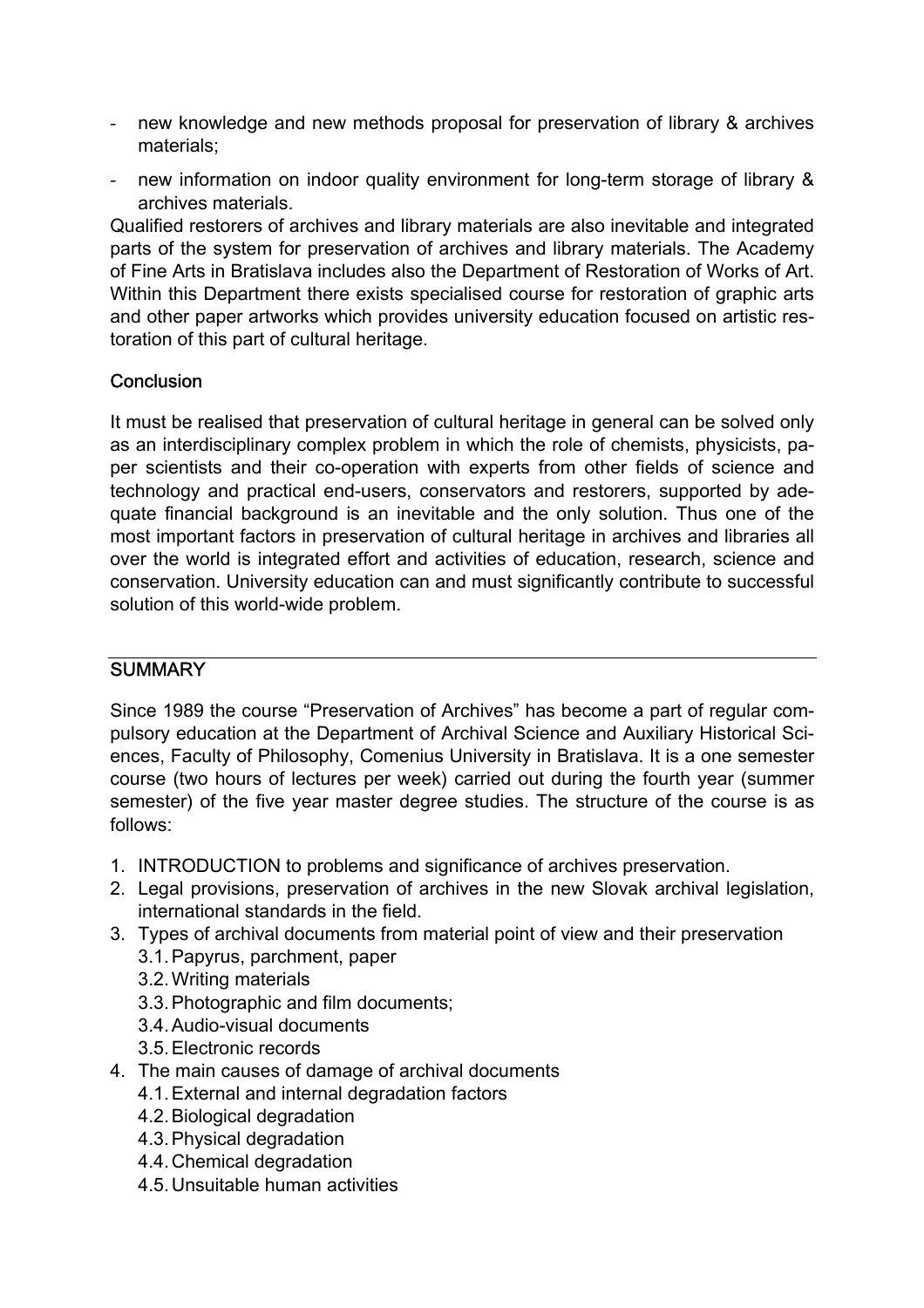- 5. Risk analysis, disasters
- 6. Principles of preventive protection of archives
	- 6.1.Archival buildings and premises as basic condition for preservation of archives
	- 6.2.Proper storage conditions
	- 6.3.Storage of archival documents
	- 6.4.Handling of archives
	- 6.5.Reprography of archival documents
- 7. Preservation/conservation and restoration of archival documents
	- 7.1.General principles;
	- 7.2.Dry and wet cleaning, simple treatments and repairs;
	- 7.3.Basic principles for preservation/conservation of single paper sheet documents, books and parchment charters;
	- 7.4.Some conservation and restoration methods leaf casting, lamination
	- 7.5.Mass treatment methods for conservation of acidic paper archival documents – deacidification and strengthening – improvement of mechanical properties of paper.
- 8. International organizations ICA, IFLA, ICOM-CC and their structure and role in preservation of archives.
- 9. Research activities in the field of preservation and European projects connected with the problems of degradation and preservation of archives.

From the above mentioned syllabus and the study programme it can be seen that during their study course the students of the Department of Archival Science and Auxiliary Historical Sciences at the Philosophical faculty, Comenius University in Bratislava are very well acquainted with basic principles of preservation of archives.

As paper is a principal information carrier and its degradation can cause the loss of "memory of mankind" only an integrated effort of paper education, research, science, conservation and paper industry will be able to preserve this cultural heritage.

The biggest problems in archives and libraries are caused – paradoxically – by modern papers produced from the  $2<sup>nd</sup>$  half of the 19<sup>th</sup> up to the recent years. The new technology of paper-making introduced in 1850, involved paper formation in an acidic environment. This was a crucial milestone from the point of permanence and durability of paper, its degradation and preservation in archives and libraries. It is a selfdegradation effect of acidic paper; "time bomb", as it is often called the limited lifetime of machine-made paper with acidic rosin sizing with addition of alum has been threatening the great part of the cultural paper heritage.

It must be realised that preservation of enormous quantity of acidic papers and preservation of cultural heritage in general can be solved only by thorough research as an interdisciplinary complex problem in which the role of chemists, physicists, paper scientists and their co-operation with experts from other fields of science and technology and practical end-users, conservators and restorers, supported by adequate financial background is an inevitable and the only solution.

The Department of Chemical Technology of Wood, Pulp and Paper covers in its educational background also problems of paper ageing and preservation. Research ac